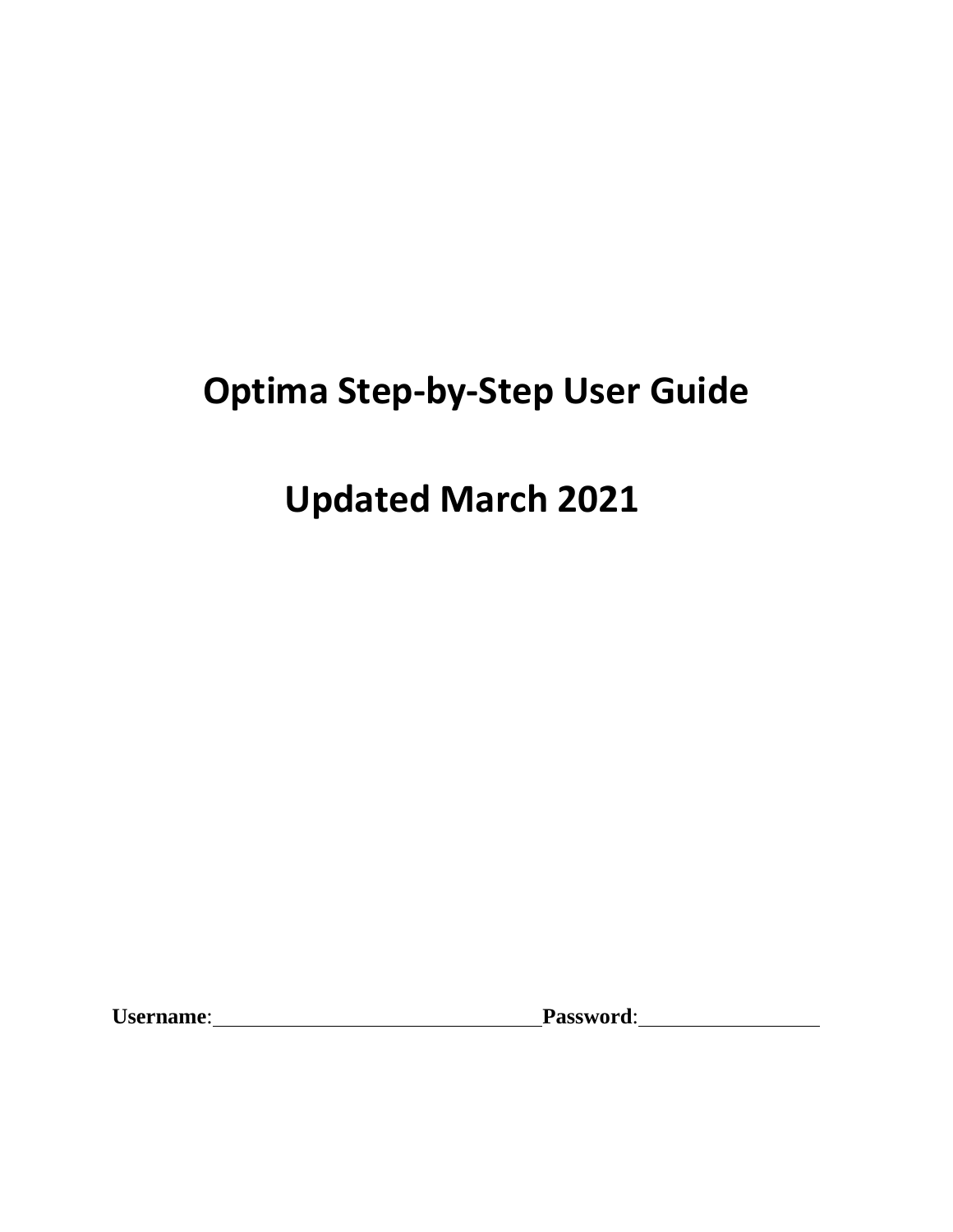## **THE BASICS**

#### *Access*

This step-by-step guide will show you how to access and enter data into the specific sections that you'll use most frequently in your work as a CASA Volunteer Advocate.

- **Access Optima** by clicking on the large **Optima** on the first page of our website: https://www.bergencasa.org/
- Your **Username** is your firstname.lastname (it's not case-sensitive). For example, for Jane Doe it's jane.doe Your **default password** is 123456.

How to create a strong password: https://support.microsoft.com/enus/help/4091450/windows-protect-passwords

If you still have difficulty logging in, email lauren@bergencasa.org to have your password restored to the default.

## *General Tips*

- **Blue buttons** are used to move back and forth between areas within your Optima account. When this button is present, use this instead of the back arrow in your web browser.
- **Green buttons** labeled either **Add** or **Edit** are used to enter or update information.
- After entering or updating info, there will be a **green Create** or **Save** button at the bottom of the window; be sure to scroll down and click it, otherwise your entry will be lost.
- Click on the <sup>Q</sup> in the Action column of any list item to **View** it.
- Click on **in** the Action column of any list item to **Edit** the item.
- You'll enter all case-related information by clicking on one of the **"tabs"** at the bottomof your Volunteer Dashboard. **Tabs are labeled in blue type** and separated by vertical lines. See below: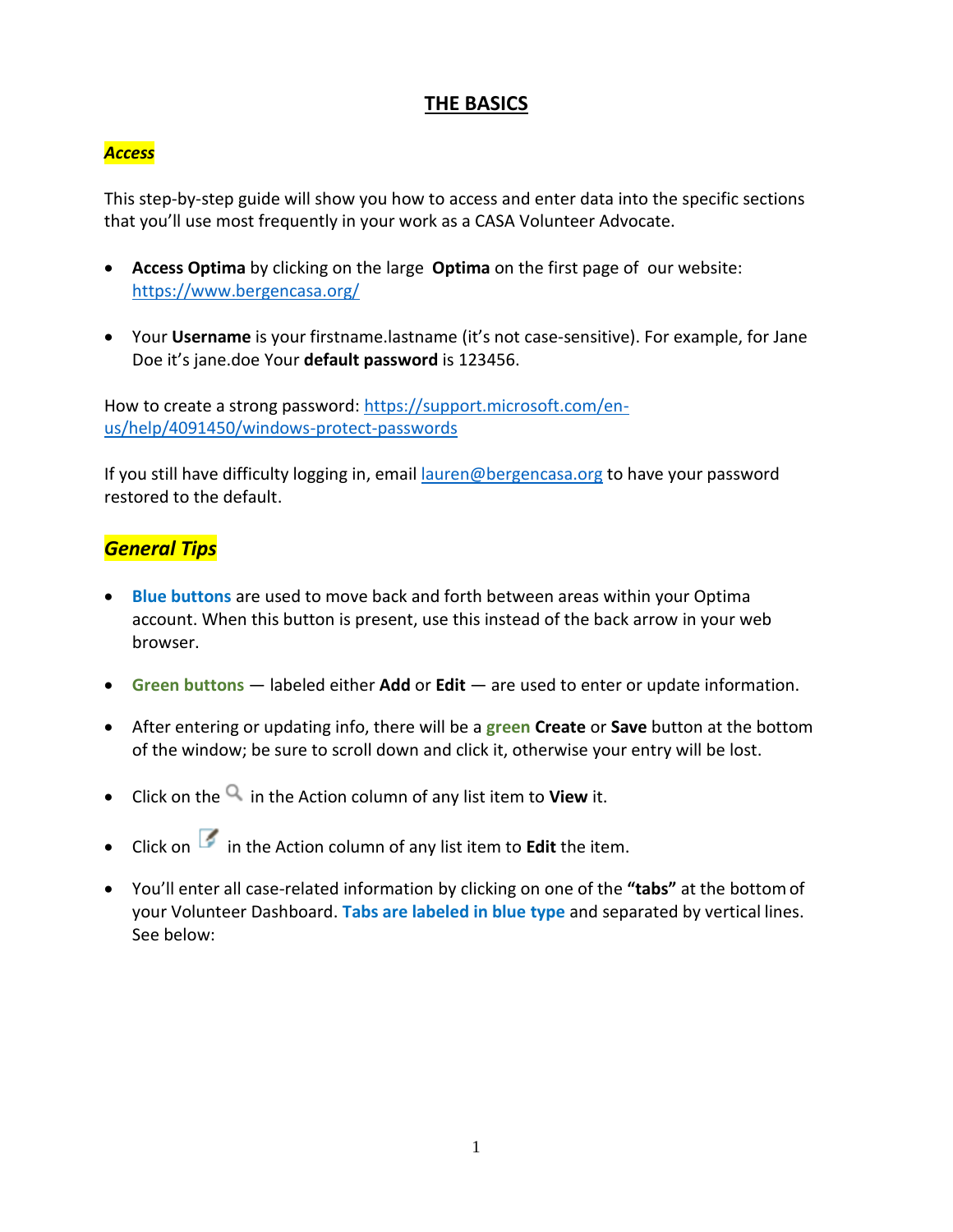

|                     | <b>Volunteers</b><br><b>Dashboard</b> |                      | <b>Help</b>     |                 |                 |
|---------------------|---------------------------------------|----------------------|-----------------|-----------------|-----------------|
| <b>Address Book</b> |                                       | <b>Personal Info</b> |                 |                 |                 |
| <b>Cases</b>        | <b>To-Do List</b>                     | <b>Training Logs</b> | <b>Non-Case</b> | <b>Calendar</b> | <b>New Docs</b> |
| Case Number =       |                                       |                      | Case Name A     |                 |                 |

• Click on the orange Volunteers Dashboard on the top left corner of every screen to return to your home screen.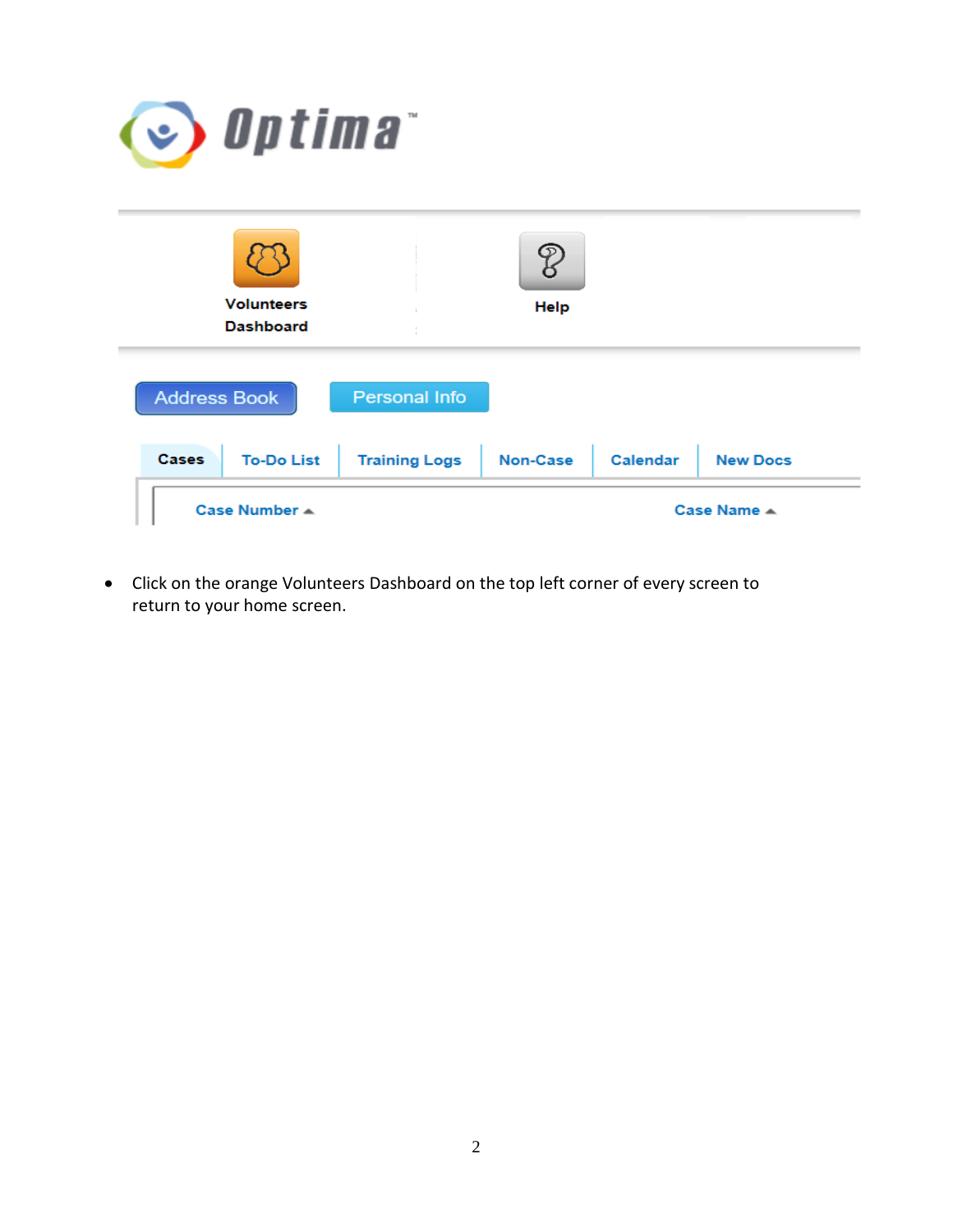## **GETTING STARTED**

## *Change Your Password from the default (123456)*

## *Update Your Personal Information*

The first time you log into Optima, select the **light blue button** at the top left of the screen that says **Personal Info**. As you scroll down the page you'll find sections with **orange headings** for **Demographics, Emergency Contacts, and Employment** and **About.**

- Select the **green buttons** under sections to add or edit information.
	- ➢ **Demographics:** complete entire section.
	- ➢ **Emergency Contacts:** complete entire section.
	- ➢ **Employment:** Fill in career type, employment status, company, and address.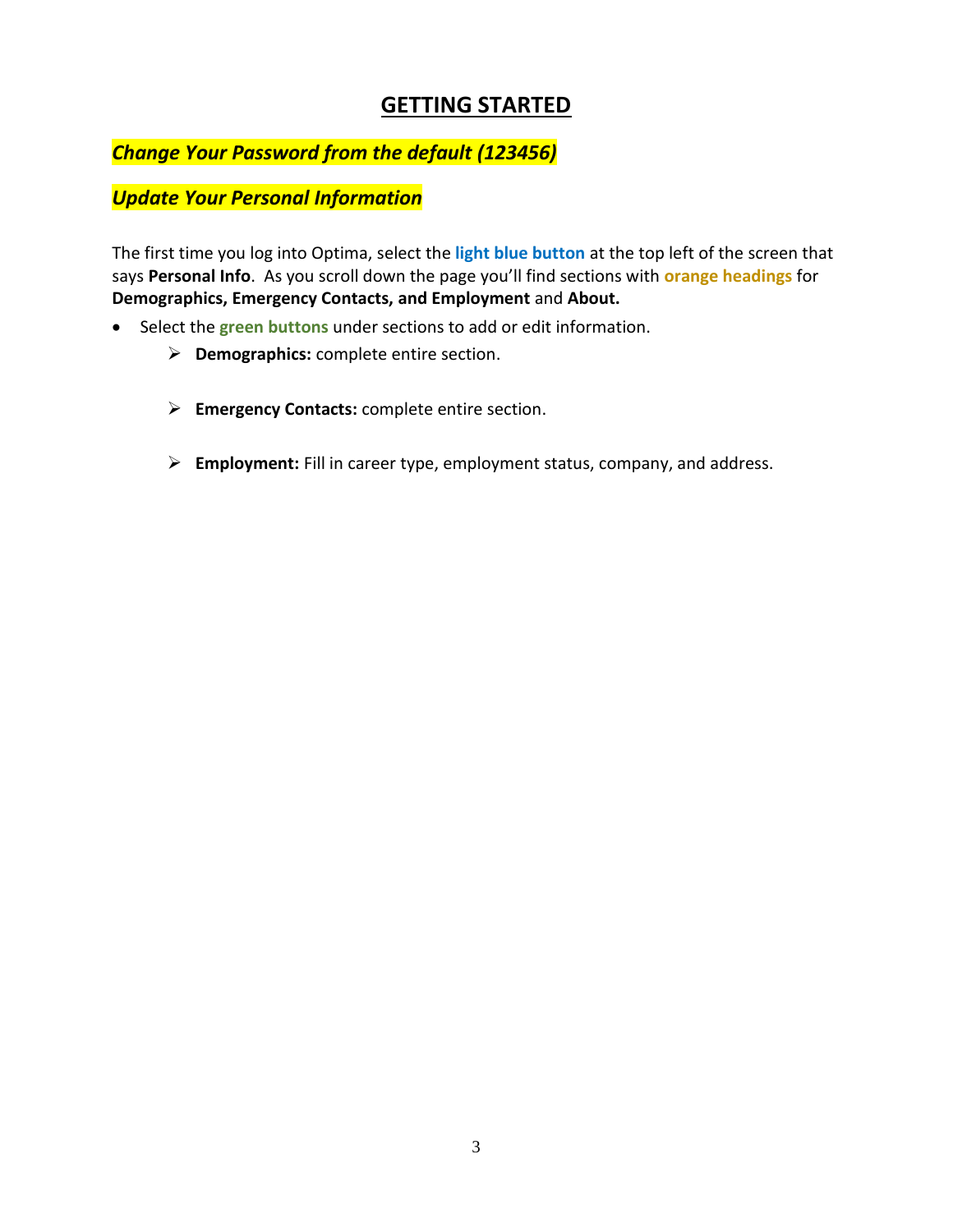## **CASE WORK**

At the top of your home screen there are 6 tabs: **Cases, To-Do List, Training Logs, Non-Case, Calendar and New Docs**.



## *Entering a Contact on a Case*

- Click the first tab: **Cases**.
- Click on the **Case Number** to open your current case.
- Scroll to the bottom of the next page; you'll see a new set of tabs.
- Under the **Contact Logs** tab, select the **green button** that says **Add**. You'll be taken to the Contact Log page.
- Enter the date, activity type, and contact type from the drop down menus. Enter a subject, if appropriate.
- Enter the hours spent on the activity.

| <b>Time as entered in Optima</b> | <b>Amount of Time Spent</b> |  |
|----------------------------------|-----------------------------|--|
| $0.25*$                          | 15 minutes                  |  |
| 0.50                             | 30 minutes                  |  |
| 0.75                             | 45 minutes                  |  |
| 1.0                              | 60 minutes or one hour      |  |
| 1.25                             | 1 hour and 15 minutes       |  |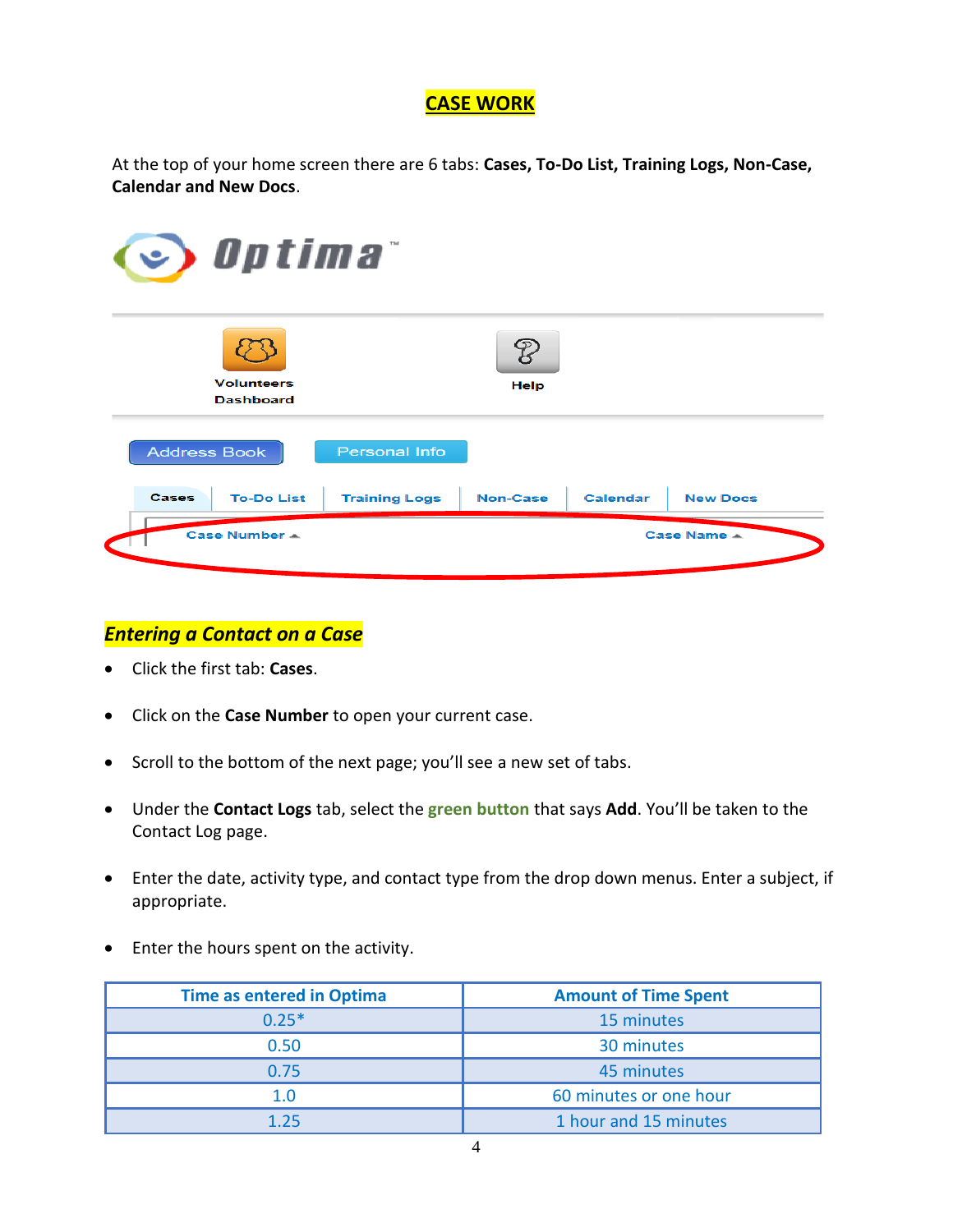| 1.50 | 1 hour and 30 minutes |  |
|------|-----------------------|--|
| 1.75 | 1 hour and 45 minutes |  |
|      | <b>Two hours</b>      |  |

\*Note - All times spent less than 0.25 minutes should be added as 0.25 minutes.

- Check off the boxes of any people who you contacted directly. If they are not in the contact list, enter them as **Others Contacted** if you will not be contacting them regularly.
- Add any relevant notes, then select the **green button** that says **Create** to save your entry.
- Your new activity will appear on your Case Supervisor's Optima dashboard.
- *Please enter your updates within 48 hours of the contact.*
- *Once your contact log has been approved, you will not be able to amend it.*

Note - all contact notes for a particular month are to be entered by the last day of the month.

## *Updating Child Info on a Case*

- From your homepage, select your case under the **Cases** tab.
- Scroll down to the **Children in Case** section.
- Click on the picture of the magnifying glass next to the name of the child you want to update.
- Scroll to the bottom section to edit the child's **Language, Disabilities**, and **School Information**. *Tabs under Child Details*

Press the magnifying glass at the right of your child's name under **Action**. You will see tabs along on the bottom of the page.

#### **Languages**

• Choose a language from drop down. If not there, choose "other."

#### **Disabilities**

• Choose from drop down (these are not necessarily IEP classifications).

#### **Schools**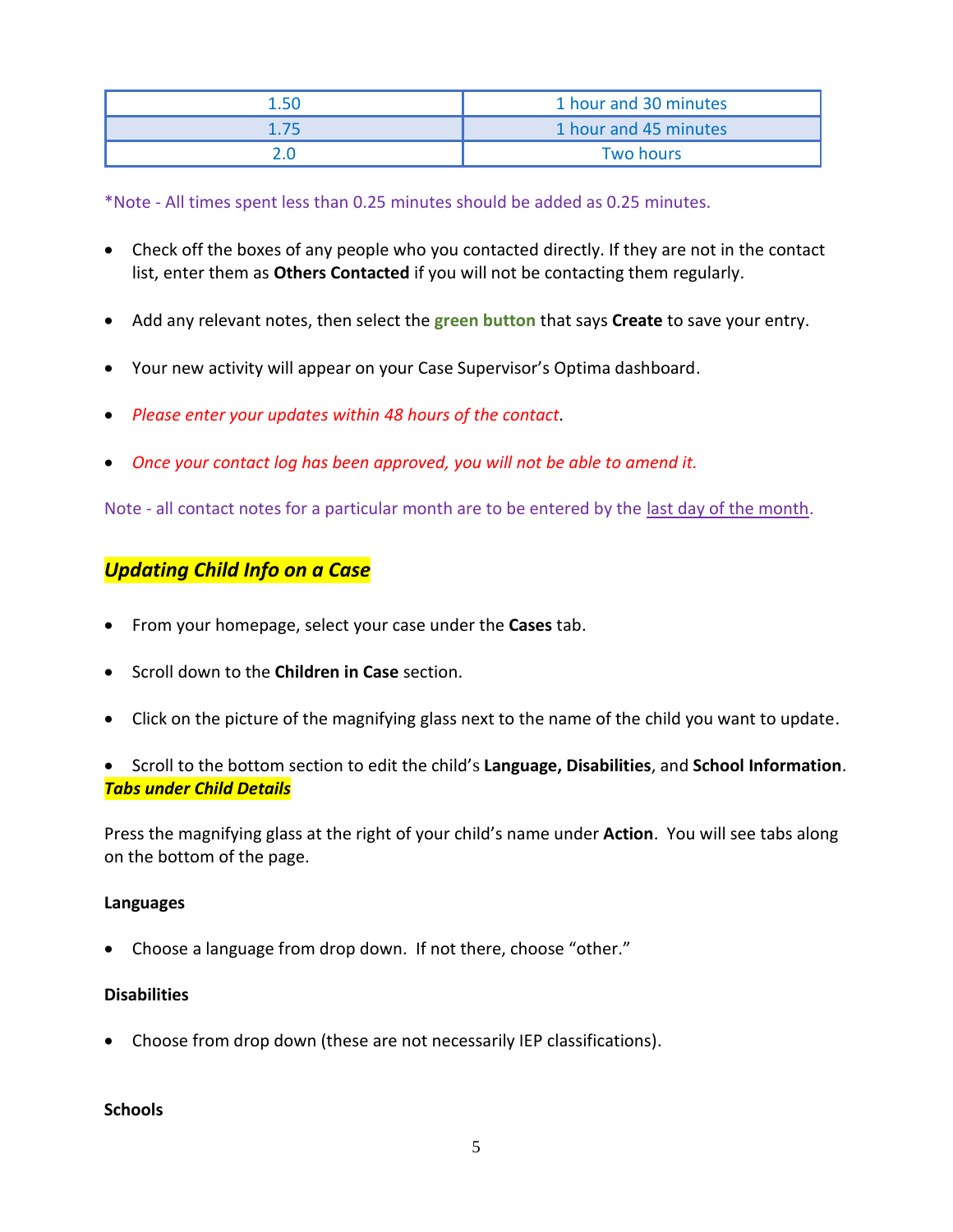- Check whether or not child has either an IEP, 504 plan or I&RS plan.
- Indicate the date the plan will be reviewed (renewal date).
- Add the new school from the drop-down menu. If school is not there, call your CASA Case Supervisor and she/he will have the additional school added to the school drop down menu.

Click the **green button** that says **Create** after inputting each section's new information.

### *Adding a Placement to the Case*

When a child is moved, you will need to update the placement information.

*As a reminder, before updating a placement, the facility, resource parent or family member must already be in the Optima drop down menu. If a person is not in drop down menu under "Interested Party", you will need to create an Associated Party before updating placement information. If the Facility is not in the drop-down menu, please contact your CASA Case Supervisor so that the facility may be added.*

- On the case's main screen, scroll down to **Current Placements**.
- Click the **green button** that says **Add** to add a new placement.
- Check the child's name connected to that particular placement.
- If placement was determined during a hearing, select the correct date from the drop-down menu.
- Enter the beginning date in **From** and the end date in **To**. An open **To** date means it is their current placement.
- **With Siblings** and **Placement Type** are required fields.
- Optima should automatically close an old placement. If this does not happen, contact your CASA Case Supervisor.

## *Adding Associated Parties to the Case*

• On the case's main screen, scroll all the way down.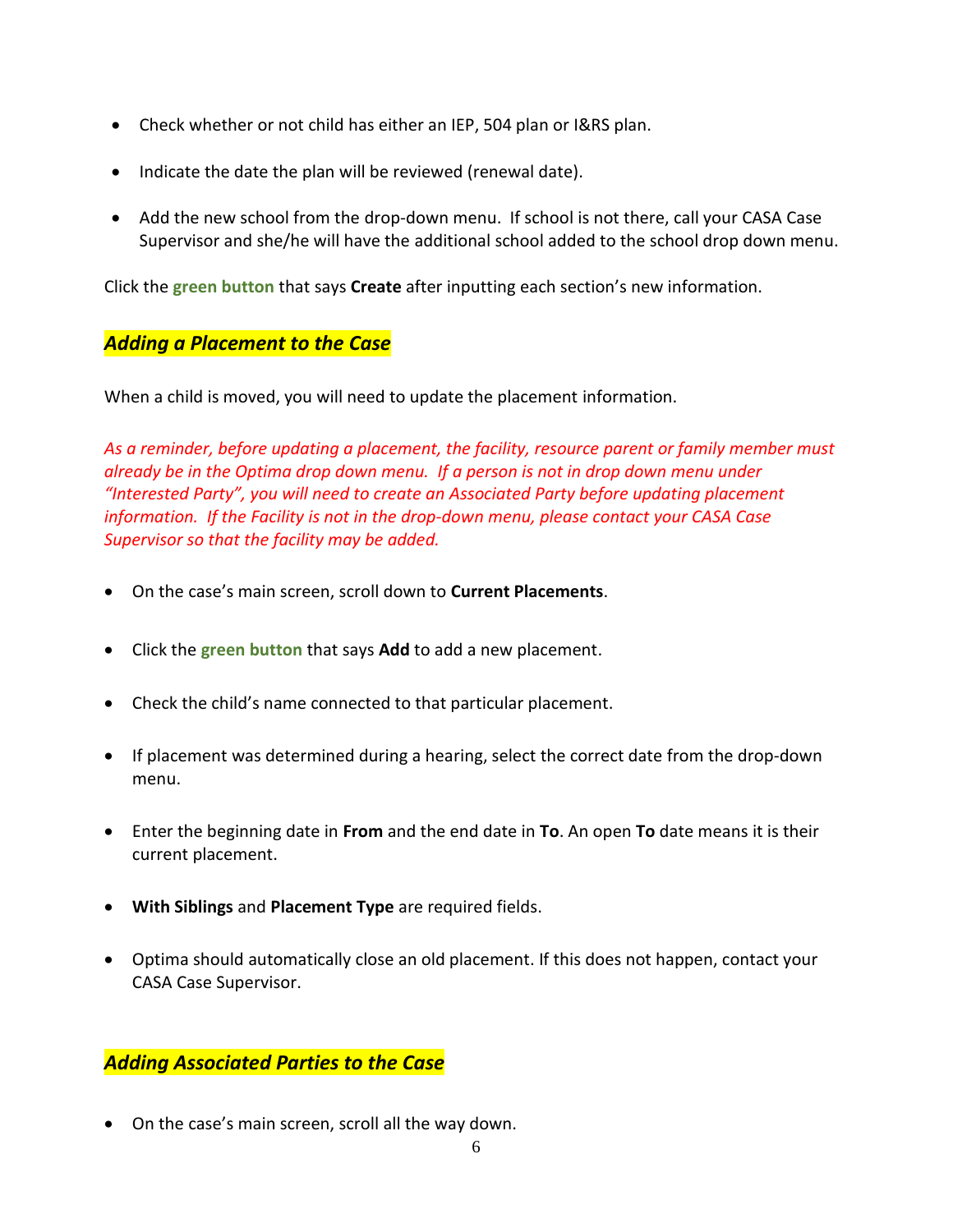- **•** Select Associated Parties (3<sup>rd</sup> tab from left) and click the green ADD button.
	- $\triangleright$  Select the correct party type and the name of the associated party on the dropdown menu. Click the **green button** that says **Save** to continue.
	- $\triangleright$  If an Associated Party is NOT in the drop-down menu (Attorney, Caseworker, or Interested Party), then the person will need to be added by clicking the **New** button. Then you will need to create the profile for the person with as much information as you have, and press **Save**. Once you press **Save**, it will bring you back to the screen where you choose the **Party Type** and you can then choose the associated party who you just created and press **Save** and Optima will connect that person to your case.
- You can also note the associated party's relationship to those involved in the case.
- In the **Child** section, click **Add** to enter the start date with the children in the case.
	- $\triangleright$  Check the box next to the appropriate child(ren).
	- $\triangleright$  Enter the assigned date.
	- ➢ Select **Create.**
- In the **Family** section, click **Add** to enter the start date with the children in the case.
	- $\triangleright$  Check the box next to the appropriate family members.
	- $\triangleright$  Enter the assigned date.
	- ➢ Select **Create.**

#### *Uploading Documents (including Court Orders)*

- On the **Case** page, scroll down to the section with **Contact Logs.** Select the **Documents** tab.
- Click the **green button** that says **Add.**
- Click the **Choose Files** button, then locate the file where you've saved it in your computer (when you create your Court Report or other document, save it so that you can easily find it).
- Click **Create**.

Note – Court Reports uploaded should be the Final, not draft(s).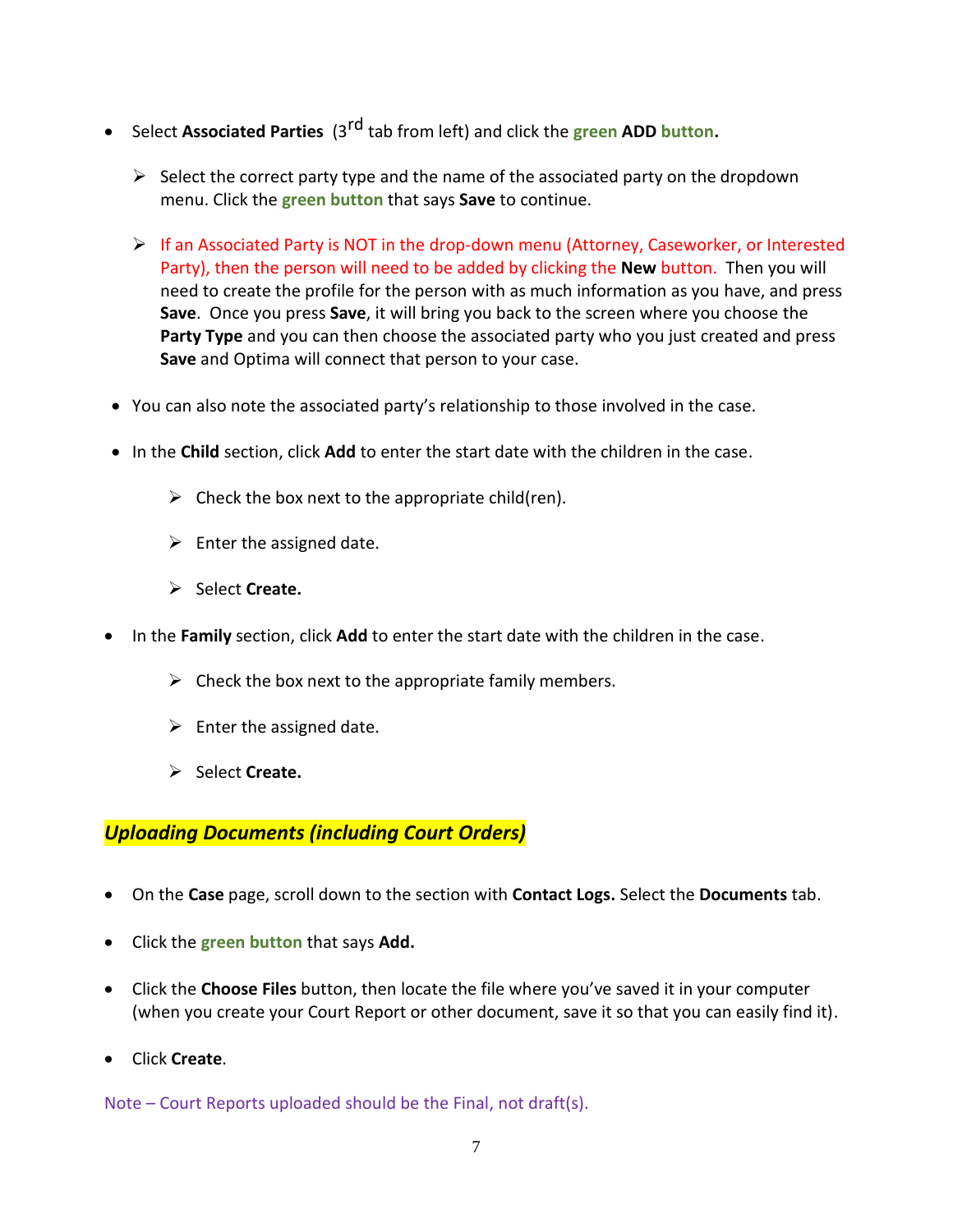## *Reviewing your Hearings*

- On the **Case** page, scroll down to the section with **Contact Logs**. Select the **Hearings** tab.
- Your CASA Case Supervisor should be putting in all the dates of all hearings. You can read the notes on each hearing by clicking on the magnifying glass to its right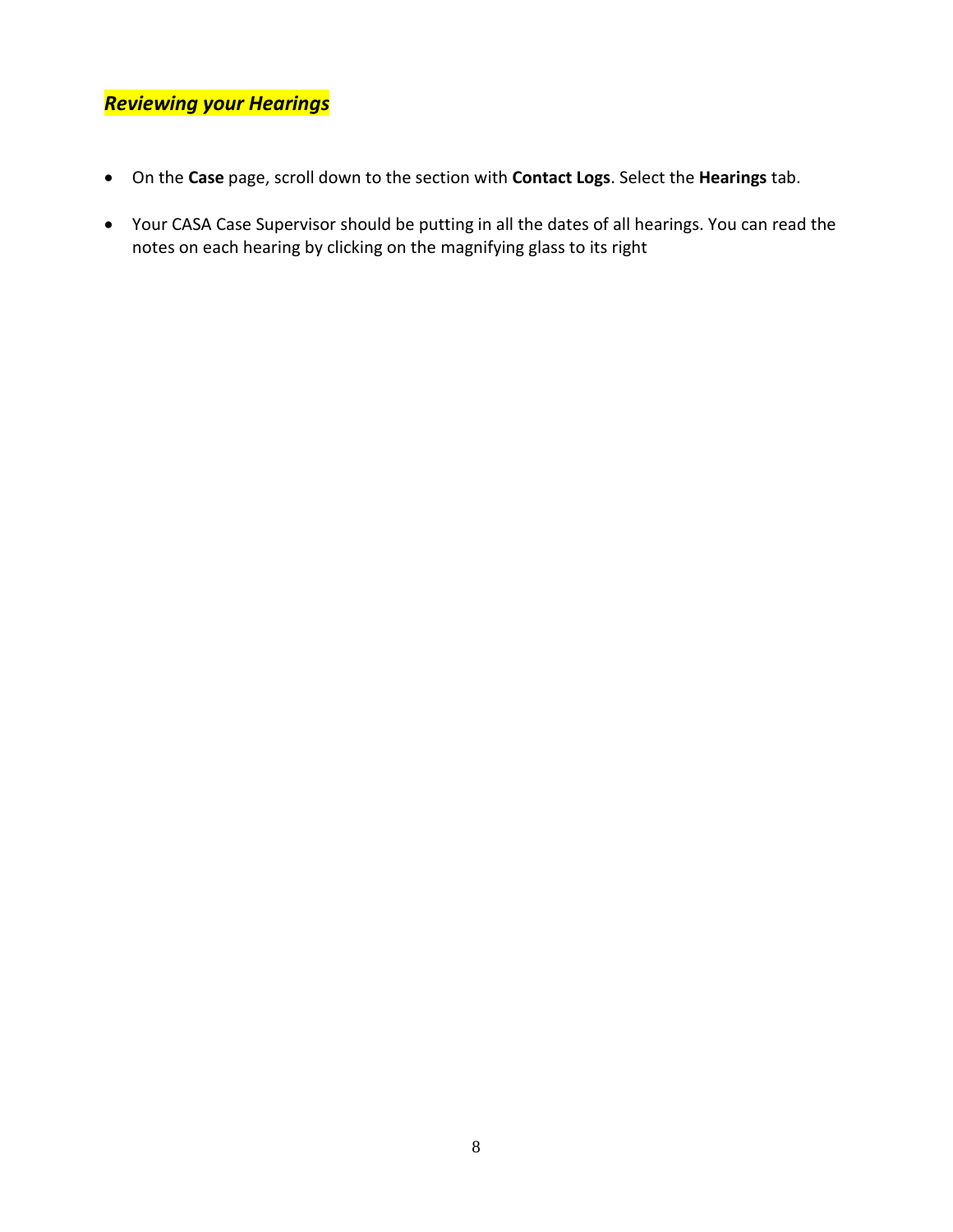## **Non-Case Related**

## *Recording Continuing Education Training*

- On your main screen, select the **Training Log** tab. Hit the **green button** that says **Add.**
- Enter all information. Click **Create.**
- If the name of the training you took isn't in the drop-down list or you're unsure about the correct name or amount of hours, please contact your CASA Case Supervisor for guidance.

## *Entering Non-Case Volunteer Activity*

- On your homepage, select the **Non-Case** tab. Click the **green button** that says **Add.**
- Click **Create** after all information has been added.
- If you're unsure about how to classify your activity, please contact your case supervisor for guidance.